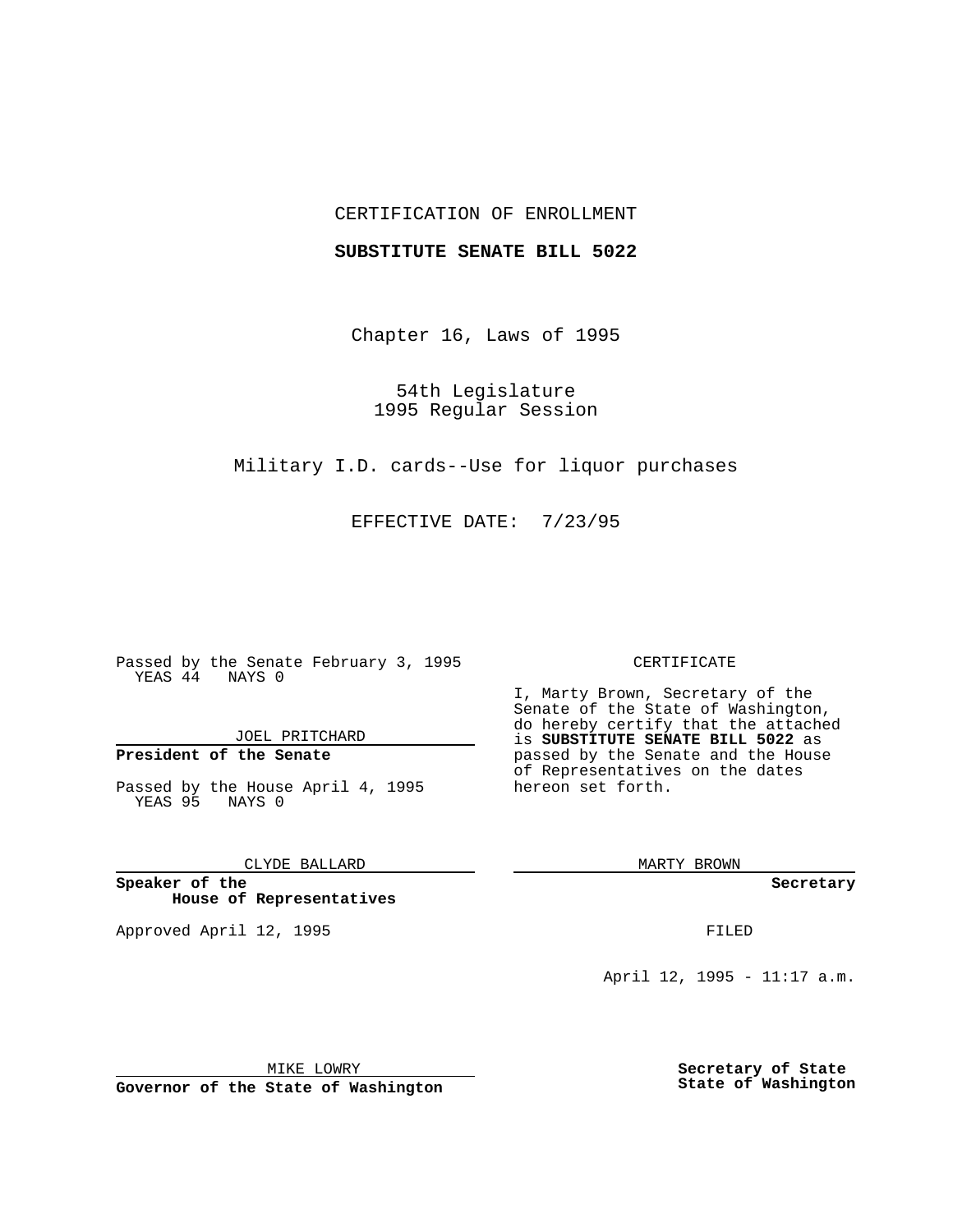## **SUBSTITUTE SENATE BILL 5022** \_\_\_\_\_\_\_\_\_\_\_\_\_\_\_\_\_\_\_\_\_\_\_\_\_\_\_\_\_\_\_\_\_\_\_\_\_\_\_\_\_\_\_\_\_\_\_

\_\_\_\_\_\_\_\_\_\_\_\_\_\_\_\_\_\_\_\_\_\_\_\_\_\_\_\_\_\_\_\_\_\_\_\_\_\_\_\_\_\_\_\_\_\_\_

Passed Legislature - 1995 Regular Session

### **State of Washington 54th Legislature 1995 Regular Session**

**By** Senate Committee on Labor, Commerce & Trade (originally sponsored by Senators Fairley and Winsley)

Read first time 01/30/95.

 AN ACT Relating to identification cards for liquor purchases; and amending RCW 66.16.040.

BE IT ENACTED BY THE LEGISLATURE OF THE STATE OF WASHINGTON:

 **Sec. 1.** RCW 66.16.040 and 1981 1st ex.s. c 5 s 8 are each amended to read as follows:

 Except as otherwise provided by law, an employee in a state liquor store or agency may sell liquor to any person of legal age to purchase alcoholic beverages and may also sell to holders of permits such liquor as may be purchased under such permits.

 Where there may be a question of a person's right to purchase liquor by reason of age, such person shall be required to present any one of the following officially issued cards of identification which shows his/her correct age and bears his/her signature and photograph: (1) Liquor control authority card of identification of any state or province of Canada.

 (2) Driver's license, instruction permit or identification card of any state or province of Canada, or "identicard" issued by the Washington state department of licensing pursuant to RCW 46.20.117.